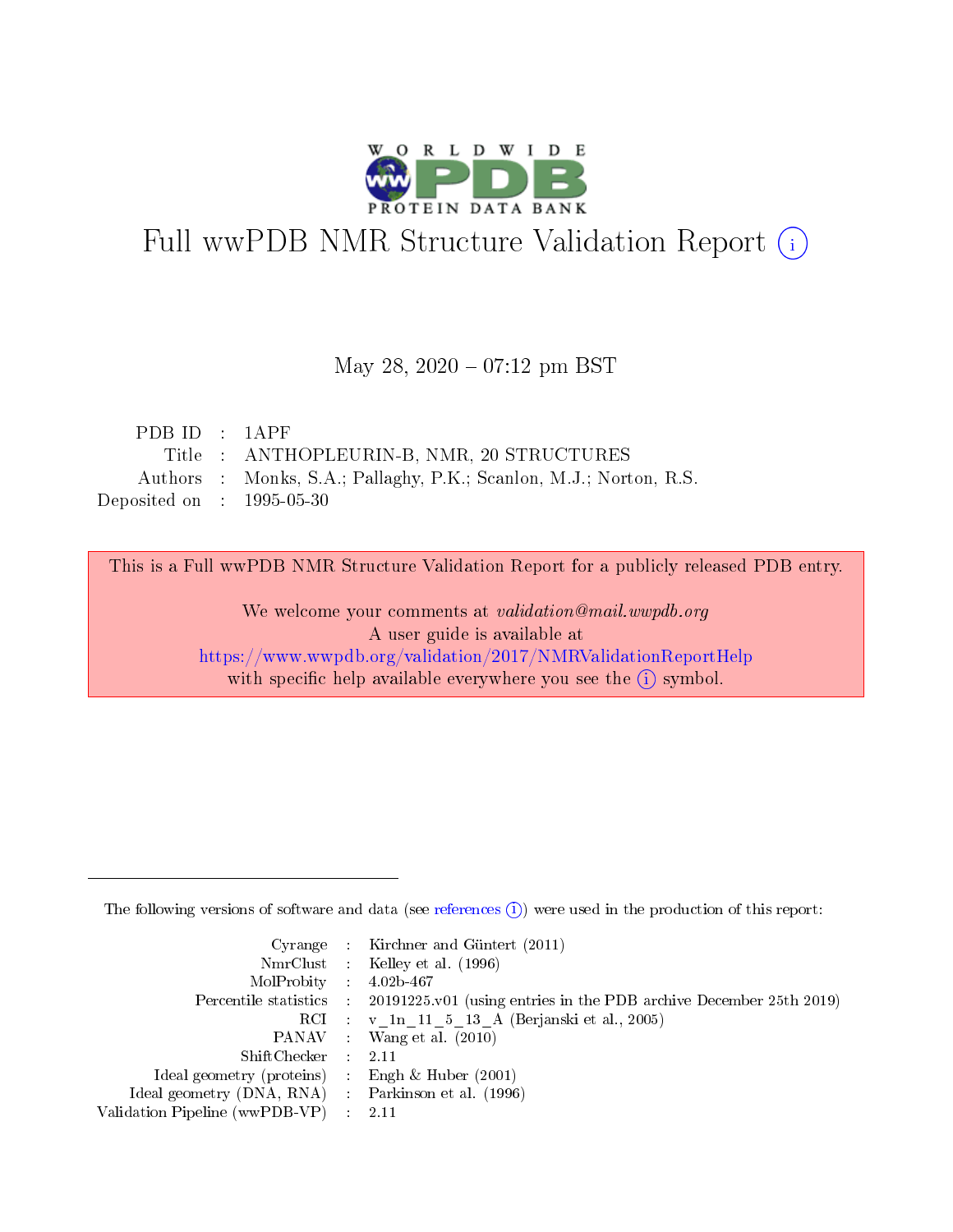## 1 [O](https://www.wwpdb.org/validation/2017/NMRValidationReportHelp#overall_quality)verall quality at a glance  $(i)$

The following experimental techniques were used to determine the structure: SOLUTION NMR

The overall completeness of chemical shifts assignment was not calculated.

Percentile scores (ranging between 0-100) for global validation metrics of the entry are shown in the following graphic. The table shows the number of entries on which the scores are based.



| Metric                | (# $\rm{Entries}$ ) | $(\#Entries)$ |
|-----------------------|---------------------|---------------|
| Clashscore            | 158937              | 12864         |
| Ramachandran outliers | 154571              | 11451         |
| Sidechain outliers    | 154315              | 11428         |

The table below summarises the geometric issues observed across the polymeric chains and their fit to the experimental data. The red, orange, yellow and green segments indicate the fraction of residues that contain outliers for  $>=3, 2, 1$  and 0 types of geometric quality criteria. A cyan segment indicates the fraction of residues that are not part of the well-defined cores, and a grey segment represents the fraction of residues that are not modelled. The numeric value for each fraction is indicated below the corresponding segment, with a dot representing fractions  $\epsilon = 5\%$ 

| Mol | Chain | Length |     | Quality of chain |    |     |  |  |
|-----|-------|--------|-----|------------------|----|-----|--|--|
|     |       | 49     | 45% | 22%              | 8% | 24% |  |  |

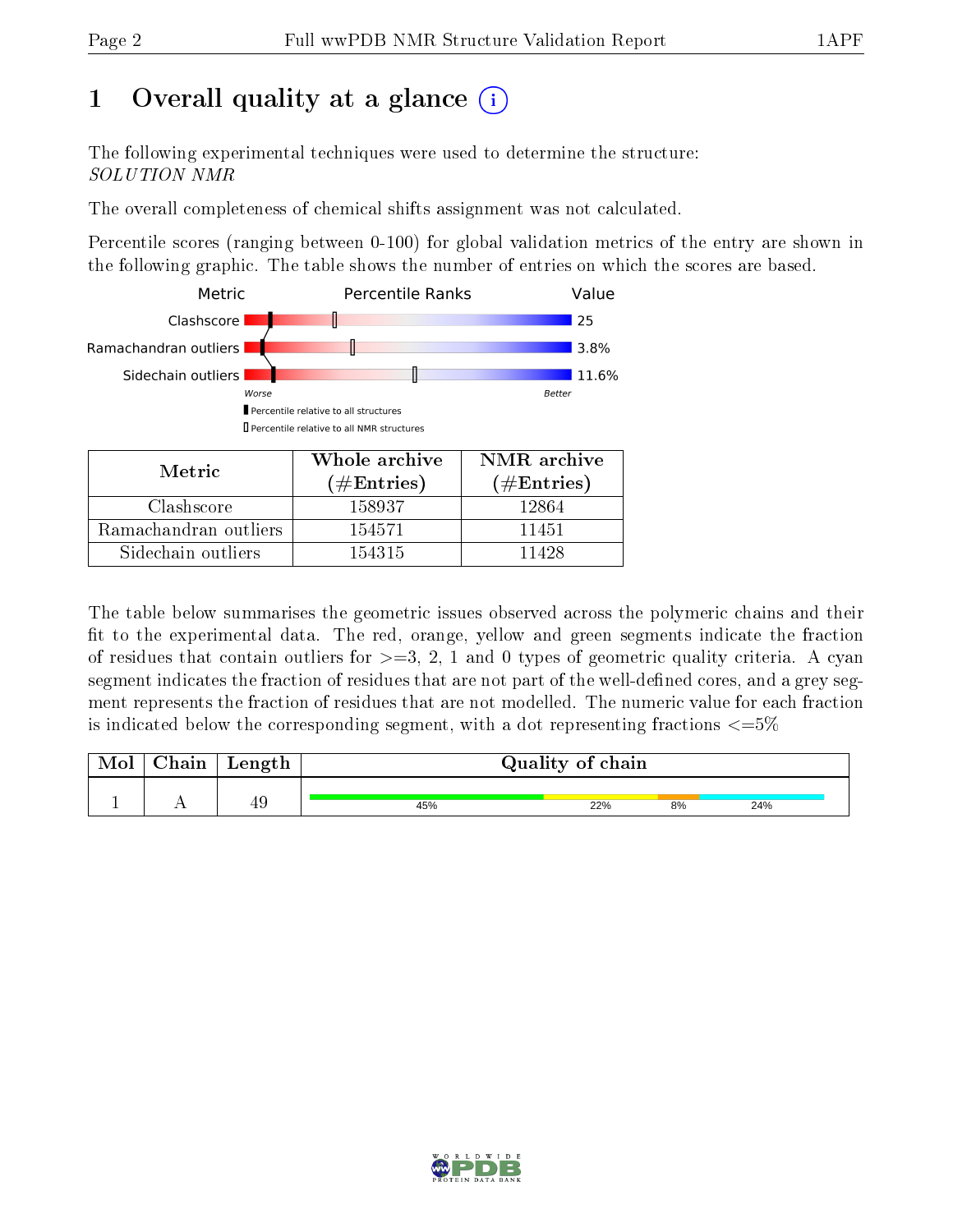## 2 Ensemble composition and analysis  $(i)$

This entry contains 20 models. Model 1 is the overall representative, medoid model (most similar to other models).

The following residues are included in the computation of the global validation metrics.

| Well-defined (core) protein residues                                            |                          |          |  |  |  |  |
|---------------------------------------------------------------------------------|--------------------------|----------|--|--|--|--|
| Backbone RMSD (Å)   Medoid model  <br>Well-defined core   Residue range (total) |                          |          |  |  |  |  |
|                                                                                 | $A:2-A:7, A:19-A:49(37)$ | $0.29\,$ |  |  |  |  |

Ill-defined regions of proteins are excluded from the global statistics.

Ligands and non-protein polymers are included in the analysis.

The models can be grouped into 3 clusters and 1 single-model cluster was found.

| Cluster number        | Models                           |
|-----------------------|----------------------------------|
|                       | 1, 4, 5, 6, 7, 8, 11, 13, 14, 19 |
|                       | 3, 9, 10, 12, 15, 20             |
|                       | 2, 17, 18                        |
| Single-model clusters |                                  |

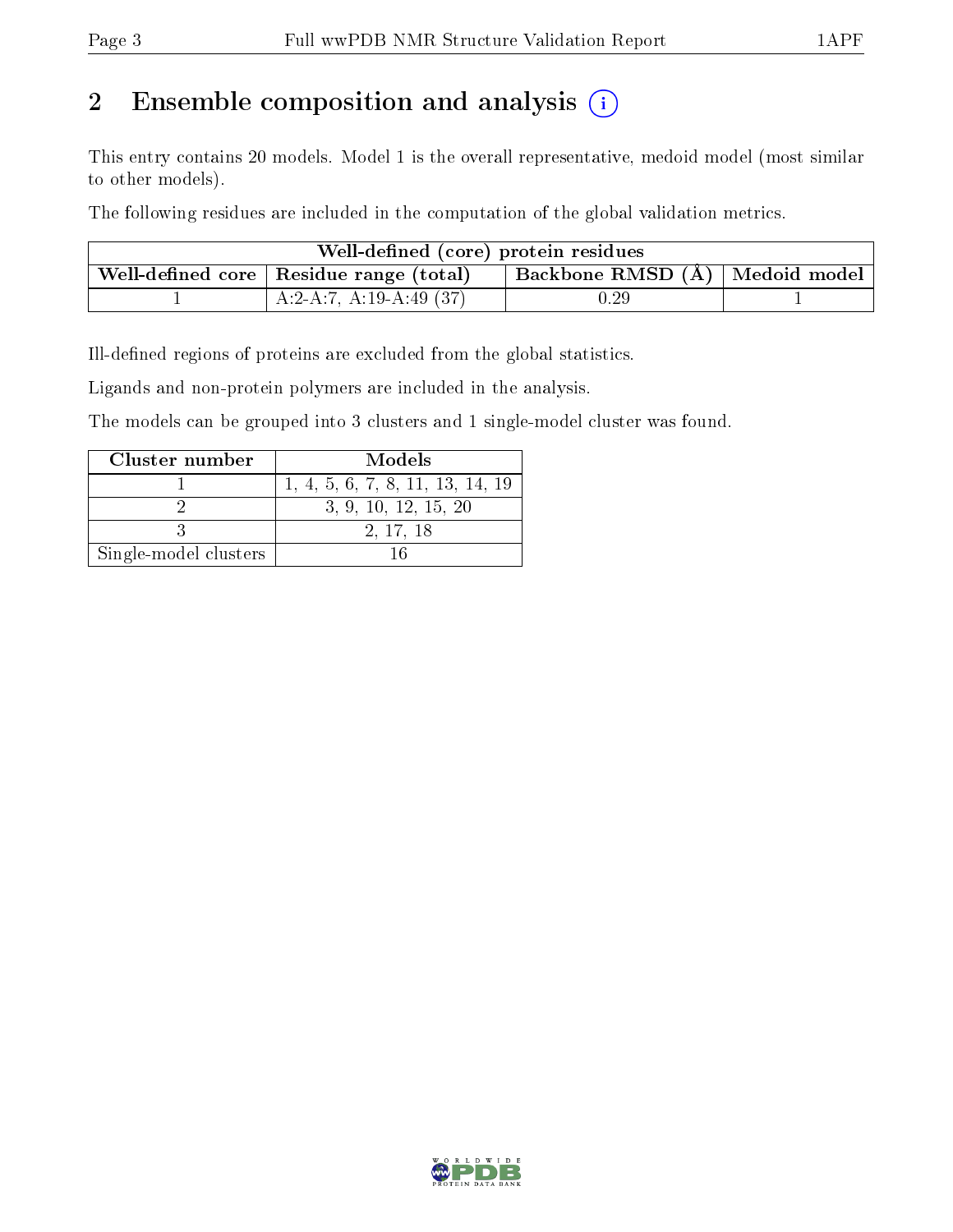## 3 Entry composition (i)

There is only 1 type of molecule in this entry. The entry contains 709 atoms, of which 341 are hydrogens and 0 are deuteriums.

Molecule 1 is a protein called ANTHOPLEURIN-B.

| $\bf{Mol}$ | $\vert$ Chain $\vert$ Residues |             | Atoms |     |    |     |  | race |
|------------|--------------------------------|-------------|-------|-----|----|-----|--|------|
|            |                                | $\rm Total$ |       | H   | N  |     |  |      |
|            | 49                             | 709         | 231   | 341 | 68 | -63 |  |      |

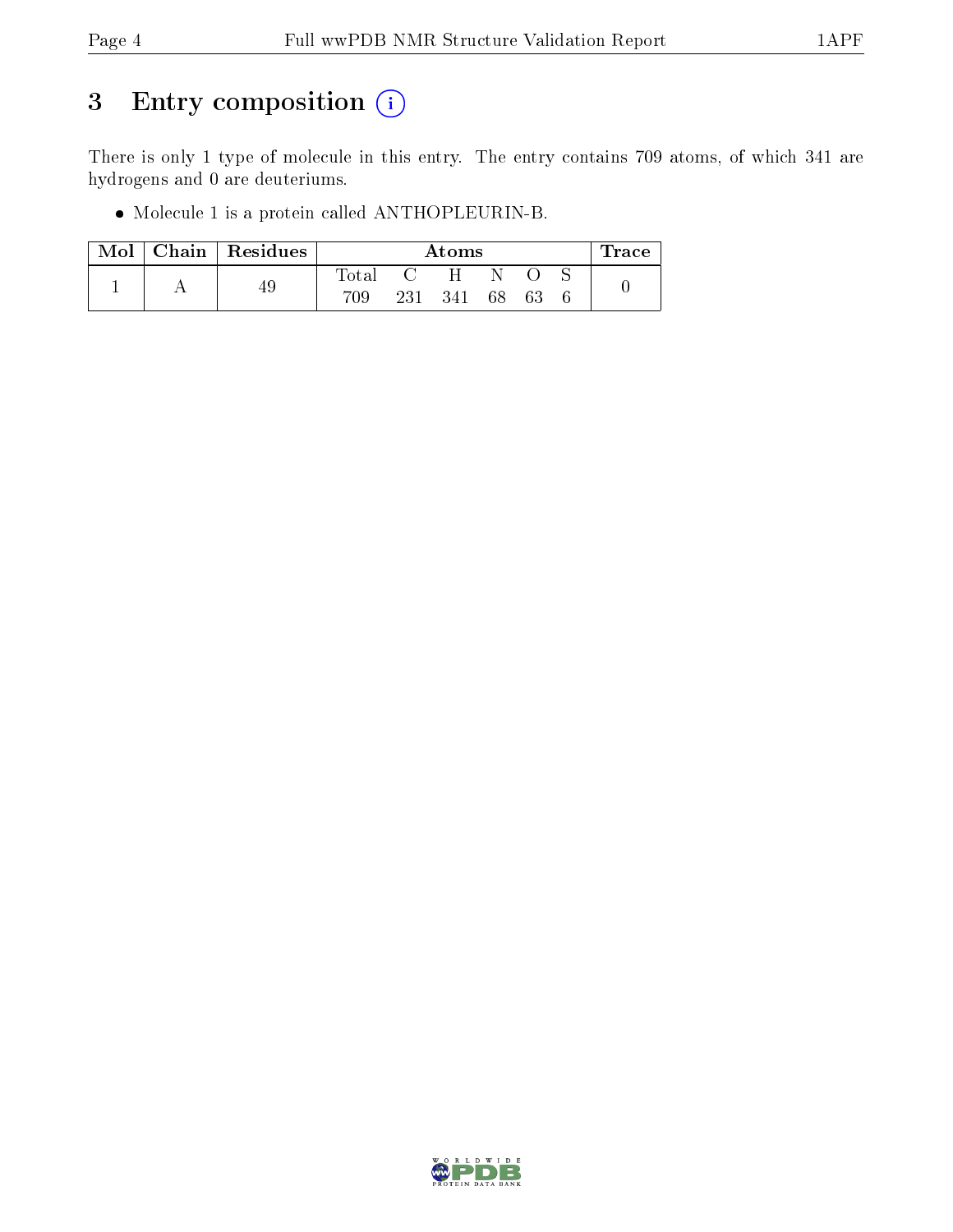## 4 Residue-property plots  $\binom{1}{1}$

## <span id="page-4-0"></span>4.1 Average score per residue in the NMR ensemble

These plots are provided for all protein, RNA and DNA chains in the entry. The first graphic is the same as shown in the summary in section 1 of this report. The second graphic shows the sequence where residues are colour-coded according to the number of geometric quality criteria for which they contain at least one outlier: green  $= 0$ , yellow  $= 1$ , orange  $= 2$  and red  $= 3$  or more. Stretches of 2 or more consecutive residues without any outliers are shown as green connectors. Residues which are classified as ill-defined in the NMR ensemble, are shown in cyan with an underline colour-coded according to the previous scheme. Residues which were present in the experimental sample, but not modelled in the final structure are shown in grey.

• Molecule 1: ANTHOPLEURIN-B



## 4.2 Scores per residue for each member of the ensemble

Colouring as in section [4.1](#page-4-0) above.

### 4.2.1 Score per residue for model 1 (medoid)

• Molecule 1: ANTHOPLEURIN-B



4.2.2 Score per residue for model 2



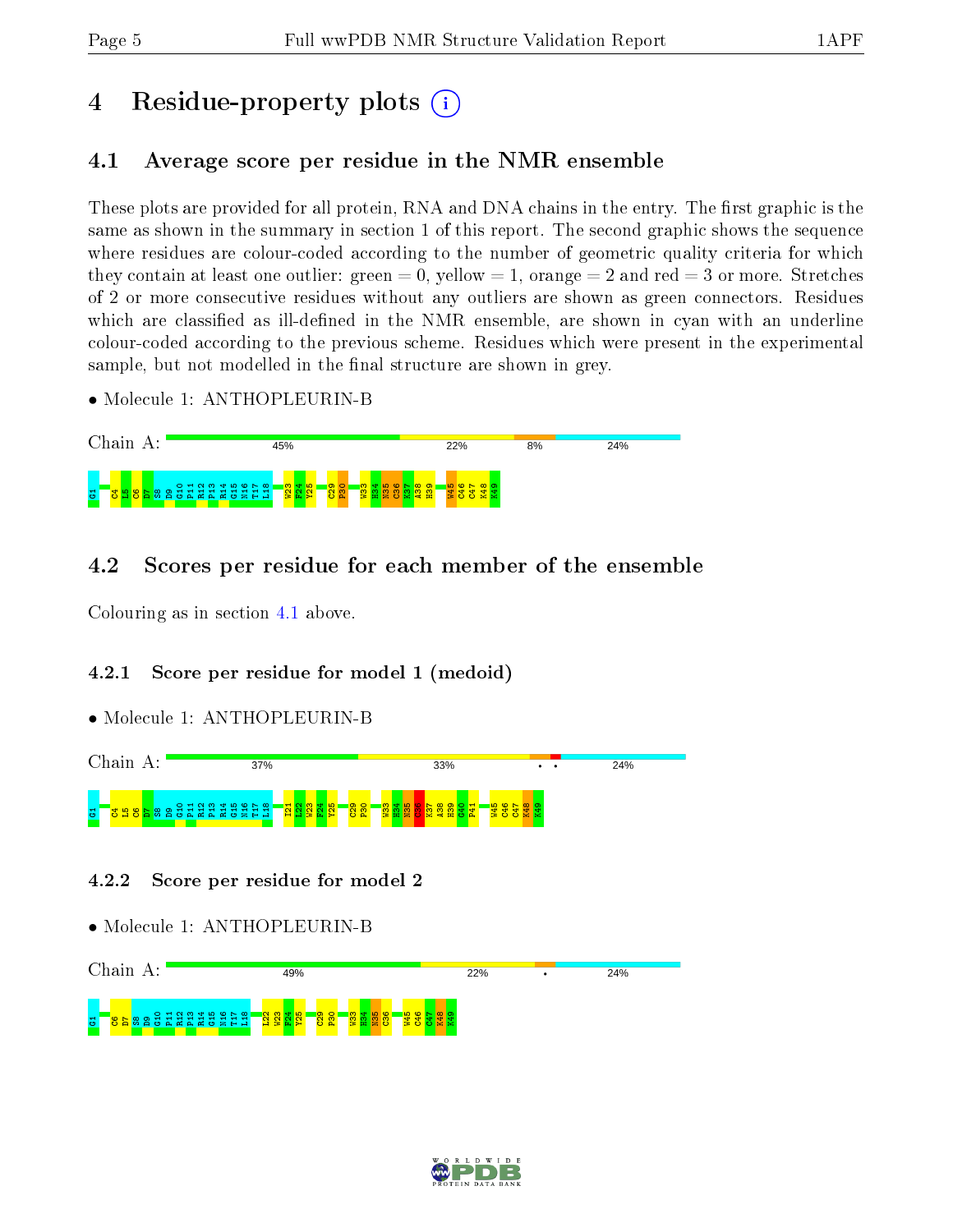#### 4.2.3 Score per residue for model 3

• Molecule 1: ANTHOPLEURIN-B



#### 4.2.4 Score per residue for model 4

• Molecule 1: ANTHOPLEURIN-B



#### 4.2.5 Score per residue for model 5

• Molecule 1: ANTHOPLEURIN-B



#### 4.2.6 Score per residue for model 6

• Molecule 1: ANTHOPLEURIN-B



#### 4.2.7 Score per residue for model 7



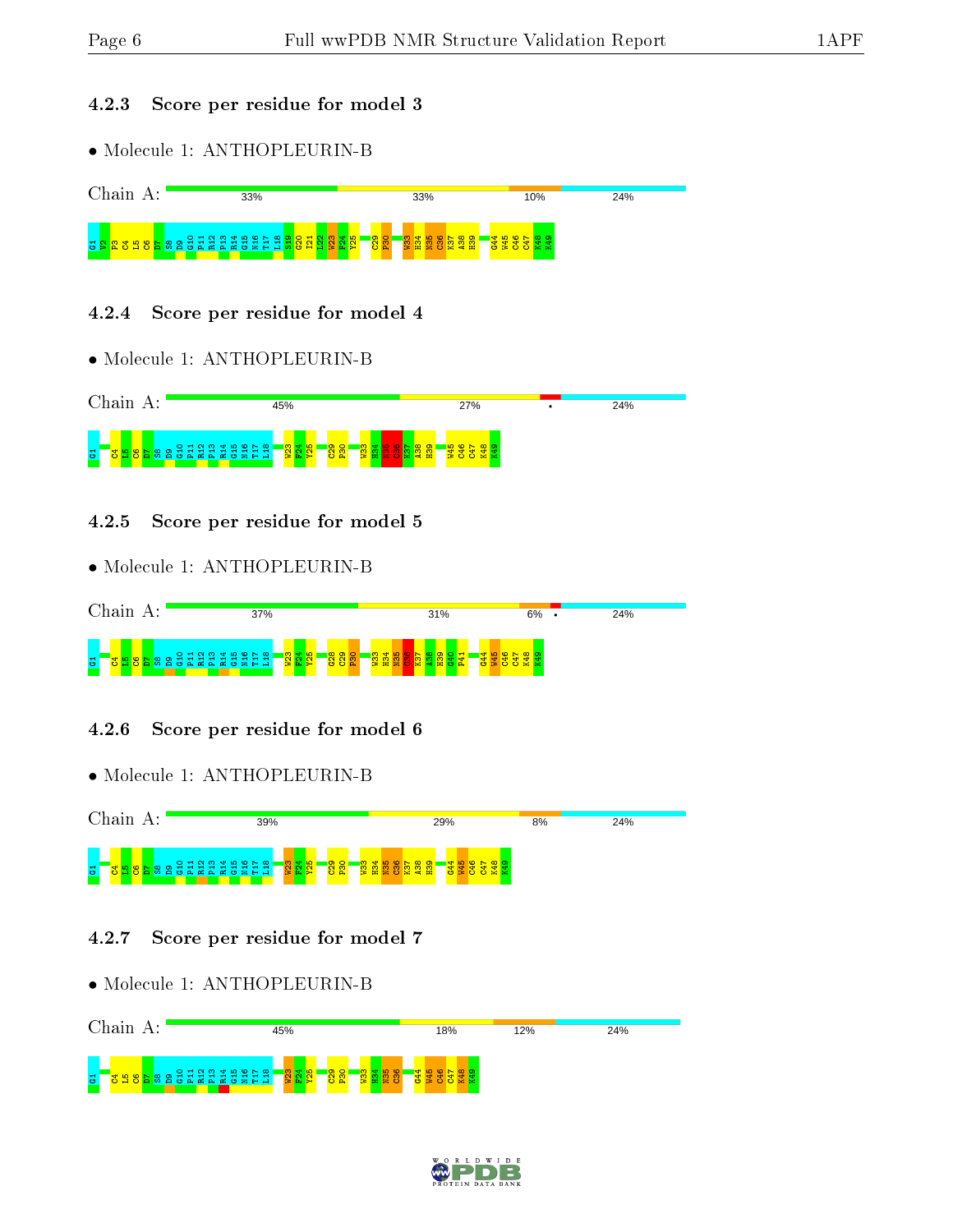#### 4.2.8 Score per residue for model 8

• Molecule 1: ANTHOPLEURIN-B



#### 4.2.9 Score per residue for model 9

• Molecule 1: ANTHOPLEURIN-B



#### 4.2.10 Score per residue for model 10

• Molecule 1: ANTHOPLEURIN-B



#### 4.2.11 Score per residue for model 11

• Molecule 1: ANTHOPLEURIN-B



#### 4.2.12 Score per residue for model 12



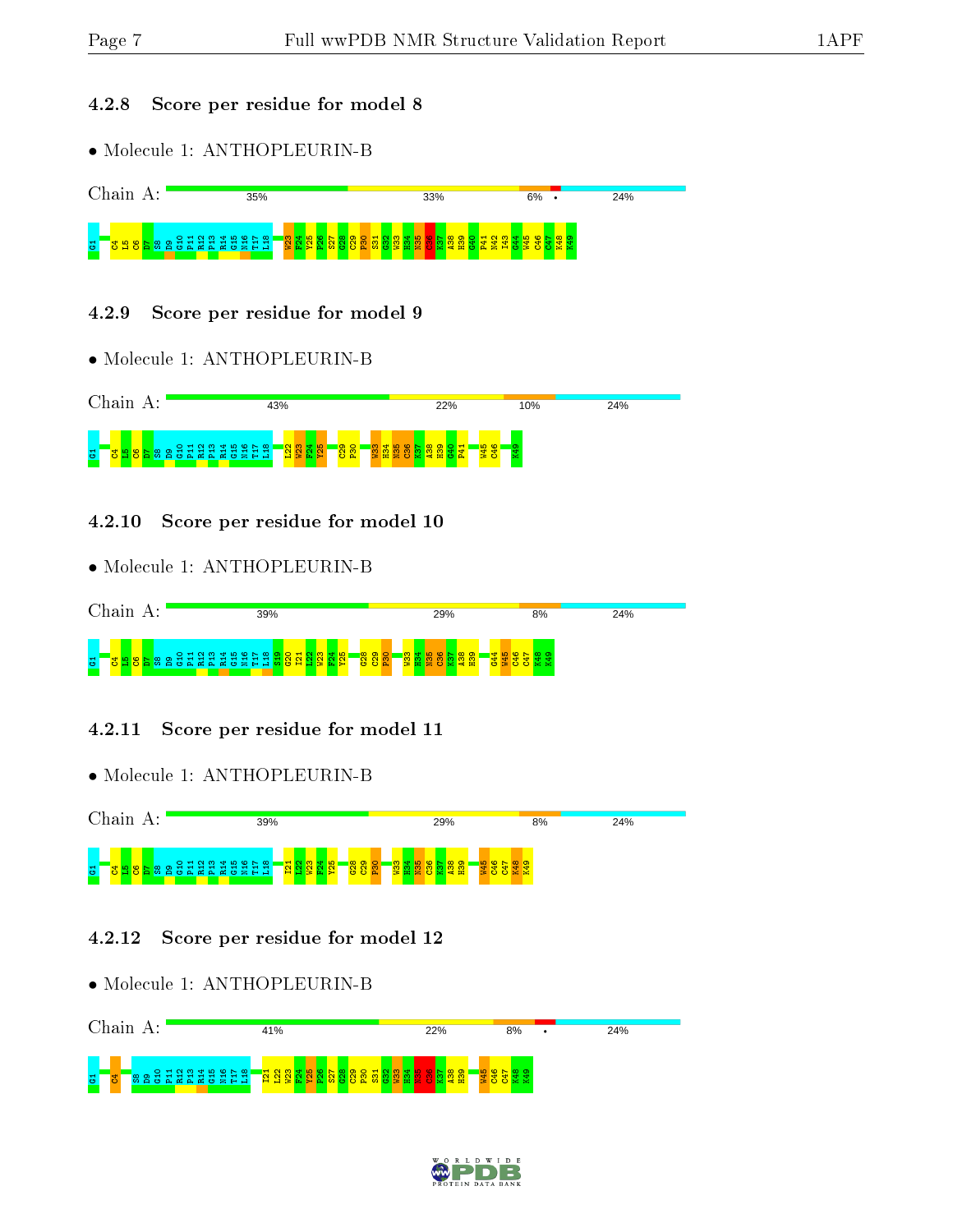#### 4.2.13 Score per residue for model 13

• Molecule 1: ANTHOPLEURIN-B



#### 4.2.14 Score per residue for model 14

• Molecule 1: ANTHOPLEURIN-B



#### 4.2.15 Score per residue for model 15

• Molecule 1: ANTHOPLEURIN-B



#### 4.2.16 Score per residue for model 16

• Molecule 1: ANTHOPLEURIN-B



#### 4.2.17 Score per residue for model 17



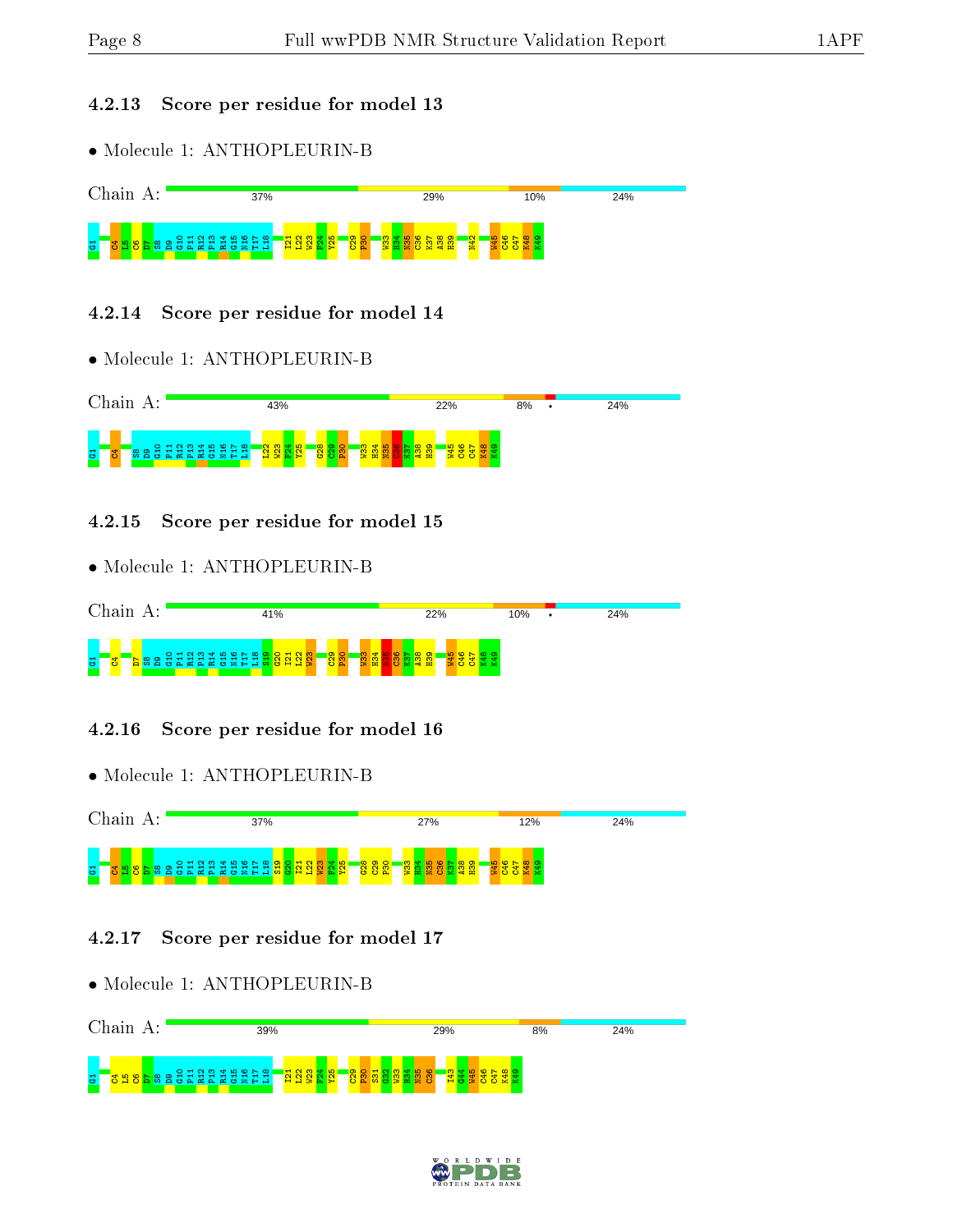#### 4.2.18 Score per residue for model 18

• Molecule 1: ANTHOPLEURIN-B



#### 4.2.19 Score per residue for model 19

• Molecule 1: ANTHOPLEURIN-B



4.2.20 Score per residue for model 20

| Chain<br>А:                                                                                                                   | 45%                                                                                 | 22%                                           | 24%<br>8% |
|-------------------------------------------------------------------------------------------------------------------------------|-------------------------------------------------------------------------------------|-----------------------------------------------|-----------|
| $\begin{array}{c} 4 & \text{if } \infty & \text{if } \infty \\ 0 & \text{if } \infty \end{array}$<br>ന<br>O H N<br>23223<br>Б | <b>2000</b><br>$\overline{\bullet}$<br>$\blacksquare$<br>n.<br>8<br>$\infty$<br>- 1 | 4 ro<br><b>∞</b><br><b>IQ</b><br>െ<br>$\circ$ |           |

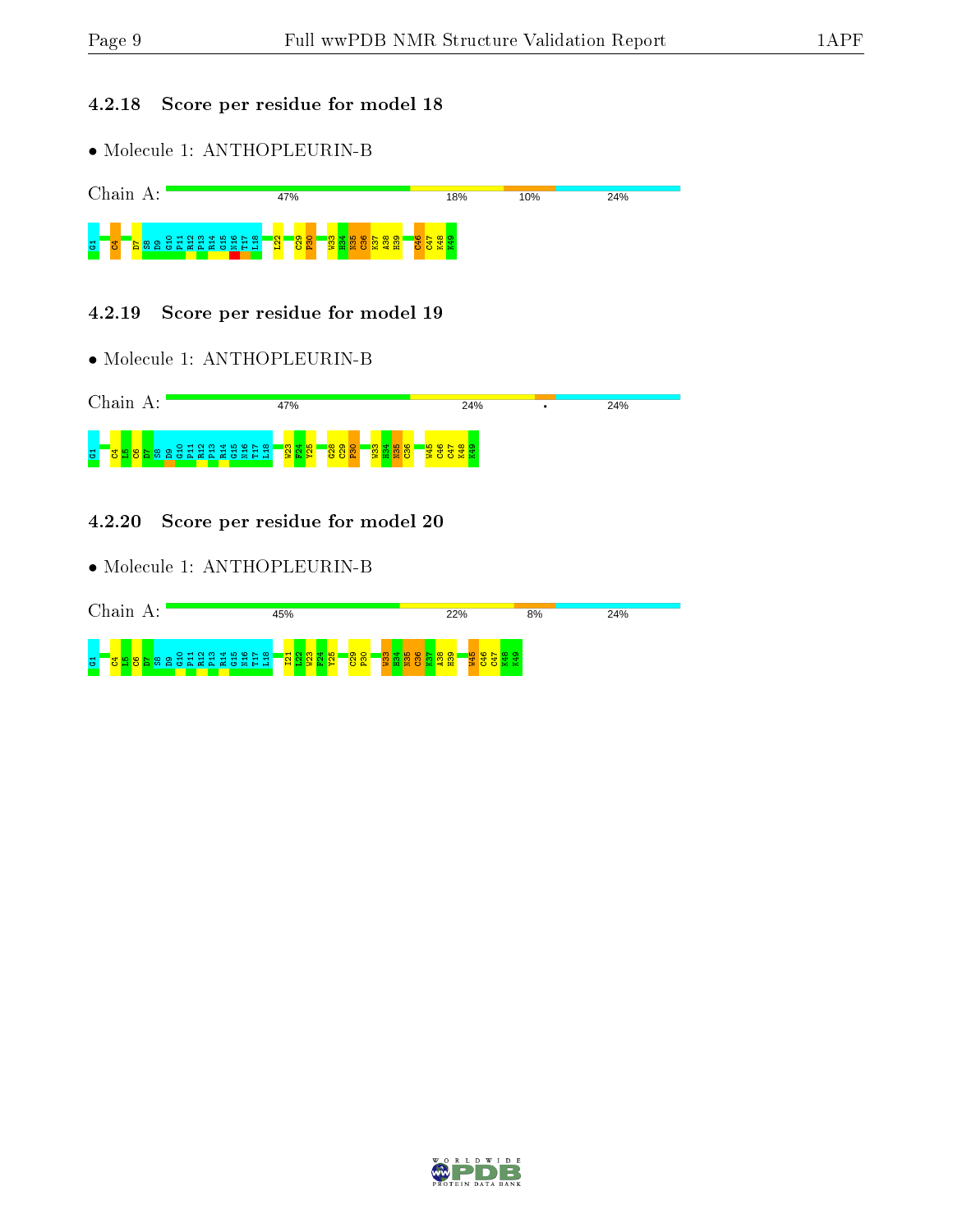## 5 Refinement protocol and experimental data overview  $\binom{1}{k}$

Of the ? calculated structures, 20 were deposited, based on the following criterion: ?.

The following table shows the software used for structure solution, optimisation and refinement.

| $\mid$ Software name $\mid$ Classification $\mid$ Version |            |      |
|-----------------------------------------------------------|------------|------|
| X-PLOR                                                    | refinement | -3.1 |

No chemical shift data was provided. No validations of the models with respect to experimental NMR restraints is performed at this time.

COVALENT-GEOMETRY INFOmissingINFO

### 5.1 Too-close contacts  $(i)$

In the following table, the Non-H and H(model) columns list the number of non-hydrogen atoms and hydrogen atoms in each chain respectively. The H(added) column lists the number of hydrogen atoms added and optimized by MolProbity. The Clashes column lists the number of clashes averaged over the ensemble.

|  |      | Mol   Chain   Non-H   H(model)   H(added)   Clashes |      |  |
|--|------|-----------------------------------------------------|------|--|
|  | 283  | 257                                                 |      |  |
|  | 5660 | 5140                                                | 5140 |  |

The all-atom clashscore is defined as the number of clashes found per 1000 atoms (including hydrogen atoms). The all-atom clashscore for this structure is 25.

All unique clashes are listed below, sorted by their clash magnitude.

| Atom-1            | $\boldsymbol{\mathrm{Atom}\text{-}2}$ | $Clash(\AA)$ | Distance(A) | Models         |                             |  |
|-------------------|---------------------------------------|--------------|-------------|----------------|-----------------------------|--|
|                   |                                       |              |             | Worst          | Total                       |  |
| 1: A:36: CYS:SG   | 1: A:46: CYS:SG                       | 0.88         | 2.71        | 2              | 9                           |  |
| 1: A:36: CYS:SG   | 1: A:46: CYS:CB                       | 0.70         | 2.80        | 13             | 19                          |  |
| 1: A: 35: ASN: HA | 1: A:47: CYS:SG                       | 0.67         | 2.30        | 16             | 8                           |  |
| 1:A:41:PRO:CD     | 1: A:46: CYS:SG                       | 0.66         | 2.83        | 8              | 2                           |  |
| 1: A:36: CYS:SG   | 1:A:46:CYS:HB3                        | 0.66         | 2.30        |                | 14                          |  |
| 1:A:30:PRO:HG2    | 1:A:33:TRP:CD1                        | 0.64         | 2.27        | $\overline{2}$ | 20                          |  |
| 1:A:29:CYS:SG     | 1: A:35: ASN:N                        | 0.62         | 2.73        | 13             | 18                          |  |
| 1: A:36: CYS:SG   | 1: A:46: CYS:C                        | 0.61         | 2.79        | 13             | 14                          |  |
| 1: A:23:TRP:HB2   | 1: A:29: CYS:SG                       | 0.59         | 2.37        | 16             |                             |  |
| 1: A:36: CYS:SG   | 1: A:37: LYS:N                        | 0.59         | 2.75        | 6              | $\overline{2}$              |  |
| 1:A:29:CYS:SG     | 1: A: 35: ASN: CA                     | 0.59         | 2.91        | 6              | 15                          |  |
| 1: A:6:CYS:SG     | 1: A:20: GLY:HA3                      | 0.57         | 2.40        | 10             | $\mathcal{D}_{\mathcal{L}}$ |  |
| 1: A:36: CYS:SG   | 1: A:46: CYS:O                        | 0.56         | 2.64        | 9              | 9                           |  |

Continued on next page...

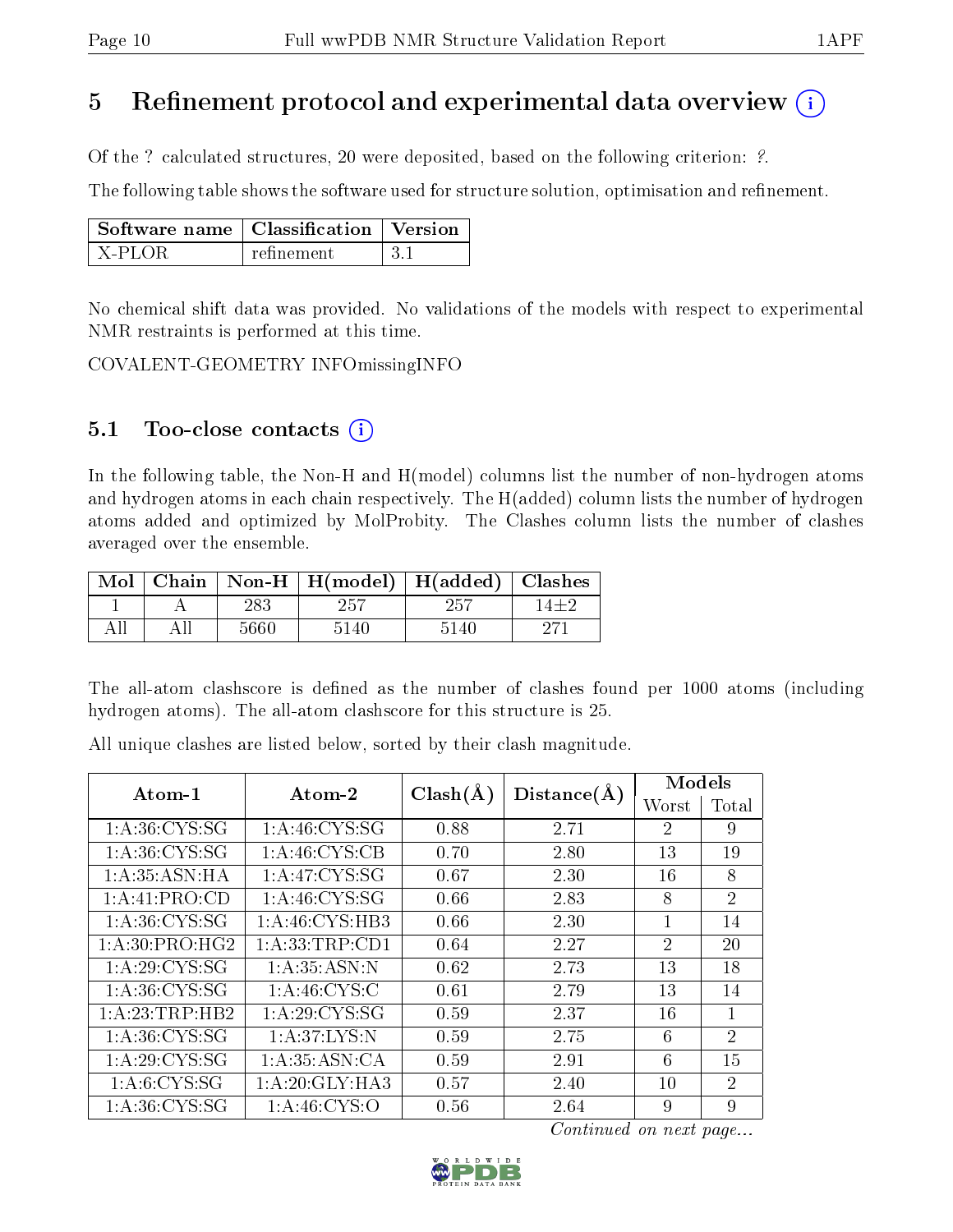| s o heenaca jirone proceso as pago |                    |              |                   | Models          |                 |  |
|------------------------------------|--------------------|--------------|-------------------|-----------------|-----------------|--|
| Atom-1                             | Atom-2             | $Clash(\AA)$ | Distance(A)       | Worst           | Total           |  |
| 1: A: 4: CYS: SG                   | 1: A:6:CYS:SG      | 0.56         | 3.04              | 10              | $\overline{2}$  |  |
| 1: A:36: CYS:SG                    | 1: A:46: CYS:HB2   | 0.55         | 2.40              | 12              | $\overline{3}$  |  |
| $1:A:41:P\overline{RO:HD3}$        | 1: A:46: CYS:SG    | 0.53         | 2.44              | 8               | $\mathbf{1}$    |  |
| 1: A:4:CYS:SG                      | 1: A:22:LEU:HB3    | 0.52         | 2.45              | 12              | $\overline{4}$  |  |
| 1:A:34:HIS:ND1                     | 1: A:34: HIS:O     | 0.51         | 2.43              | 14              | 4               |  |
| 1: A:29:CYS:SG                     | 1:A:35:ASN:HA      | 0.51         | 2.44              | 6               | $\overline{7}$  |  |
| 1:A:28:GLY:HA2                     | 1: A: 45: TRP: CD1 | 0.51         | 2.41              | 10              | $\overline{5}$  |  |
| 1: A:23:TRP:N                      | $1:$ A:45:TRP:O    | 0.51         | 2.44              | $\overline{7}$  | $\bf 5$         |  |
| 1:A:41:PRO:HD2                     | 1: A:46: CYS:SG    | 0.50         | 2.45              | 8               | $\overline{2}$  |  |
| 1: A:28: GLY:HA2                   | 1: A:45:TRP:CG     | 0.50         | 2.42              | 19              | 3               |  |
| $1:$ A:5:LEU:HD23                  | 1: A:6:CYS:N       | 0.49         | 2.22              | 3               | $\overline{3}$  |  |
| 1:A:23:TRP:O                       | 1: A:44: GLY:HA2   | 0.49         | 2.08              | $\overline{7}$  | $\mathbf{1}$    |  |
| 1:A:25:TYR:O                       | 1: A: 45: TRP: NE1 | 0.47         | 2.48              | 20              | 17              |  |
| 1: A:44: GLY: C                    | 1: A: 45: TRP: CD1 | 0.47         | 2.89              | 10              | $\overline{2}$  |  |
| 1: A:21: ILE:N                     | 1: A:47: CYS:O     | 0.46         | 2.49              | 20              | $9\phantom{.0}$ |  |
| 1: A:48: LYS:N                     | 1:A:48:LYS:CD      | 0.46         | 2.78              | 13              | $\overline{3}$  |  |
| 1:A:33:TRP:HA                      | 1: A:48: LYS:O     | 0.46         | 2.11              | 16              | $\overline{2}$  |  |
| 1: A:36: CYS:N                     | 1: A:47: CYS:HA    | 0.45         | 2.26              | 10              | $\overline{7}$  |  |
| 1:A:38:ALA:C                       | 1:A:39:HIS:ND1     | 0.45         | 2.70              | 15              | 13              |  |
| 1:A:35:ASN:ND2                     | 1:A:35:ASN:C       | 0.45         | 2.69              | $\overline{4}$  | $\mathbf{1}$    |  |
| 1:A:48:LYS:HD3                     | 1: A:48: LYS:N     | 0.45         | $\overline{2.26}$ | 13              | $\mathbf{1}$    |  |
| 1: A:29: CYS:HB3                   | 1:A:33:TRP:HB2     | 0.45         | 1.89              | 3               | $\overline{4}$  |  |
| 1: A:35: ASN: C                    | 1:A:35:ASN:ND2     | 0.44         | 2.70              | 12              | $\mathbf{1}$    |  |
| 1: A:6:CYS:SG                      | 1: A:46: CYS:SG    | 0.44         | 3.16              | $\overline{2}$  | $\mathfrak{Z}$  |  |
| 1: A:48: LYS:CD                    | 1: A:48: LYS:N     | 0.44         | 2.81              | $\overline{2}$  | $\mathfrak{Z}$  |  |
| 1: A:6: CYS:HB3                    | 1: A:36: CYS:C     | 0.44         | 2.33              | $\mathbf{1}$    | $\overline{3}$  |  |
| 1: A:25:TYR:CE1                    | 1:A:30:PRO:HB3     | 0.43         | 2.49              | 16              | $\overline{2}$  |  |
| 1:A:23:TRP:O                       | 1:A:44:GLY:CA      | 0.43         | 2.66              | $6\phantom{.}6$ | $\overline{2}$  |  |
| 1:A:35:ASN:OD1                     | 1: A:37: LYS: N    | 0.43         | 2.51              | 13              | $\mathbf 1$     |  |
| 1:A:22:LEU:HA                      | 1: A:46: CYS: HA   | 0.43         | 1.91              | $\overline{2}$  | 3               |  |
| 1:A:38:ALA:O                       | 1: A:39: HIS: ND1  | 0.43         | 2.51              | 10              | $\mathbf{1}$    |  |
| 1: A:34: HIS:O                     | 1: A:34: HIS: ND1  | 0.43         | 2.52              | 9               | $\overline{2}$  |  |
| 1:A:48:LYS:H                       | 1:A:48:LYS:HD3     | 0.43         | 1.74              | 13              | 1               |  |
| 1:A:20:GLY:HA3                     | 1: A:36: CYS:SG    | 0.43         | 2.54              | 15              | $\overline{2}$  |  |
| 1: A: 45: TRP: CD1                 | 1: A:45:TRP:N      | 0.42         | 2.87              | 10              | 3               |  |
| 1: A: 4: CYS: SG                   | 1: A:22:LEU:HB2    | 0.42         | 2.54              | 18              | 1               |  |
| 1: A:44: GLY: C                    | 1:A:45:TRP:CG      | 0.42         | 2.92              | $\overline{5}$  | $\overline{2}$  |  |
| 1: A:37: LYS:C                     | 1: A:39:HIS:H      | 0.42         | 2.18              | $6\phantom{.}6$ | $\overline{4}$  |  |
| 1:A:43:ILE:N                       | 1:A:43:ILE:HD12    | 0.42         | 2.30              | $8\,$           | $\mathbf{1}$    |  |
| 1:A:21:ILE:HB                      | 1:A:33:TRP:CZ3     | 0.41         | 2.51              | 17              | $\mathbf{1}$    |  |
| 1:A:41:PRO:HD2                     | 1: A:46: CYS:N     | 0.41         | 2.31              | $\overline{5}$  | $\mathbf{1}$    |  |

Continued from previous page...

Continued on next page...

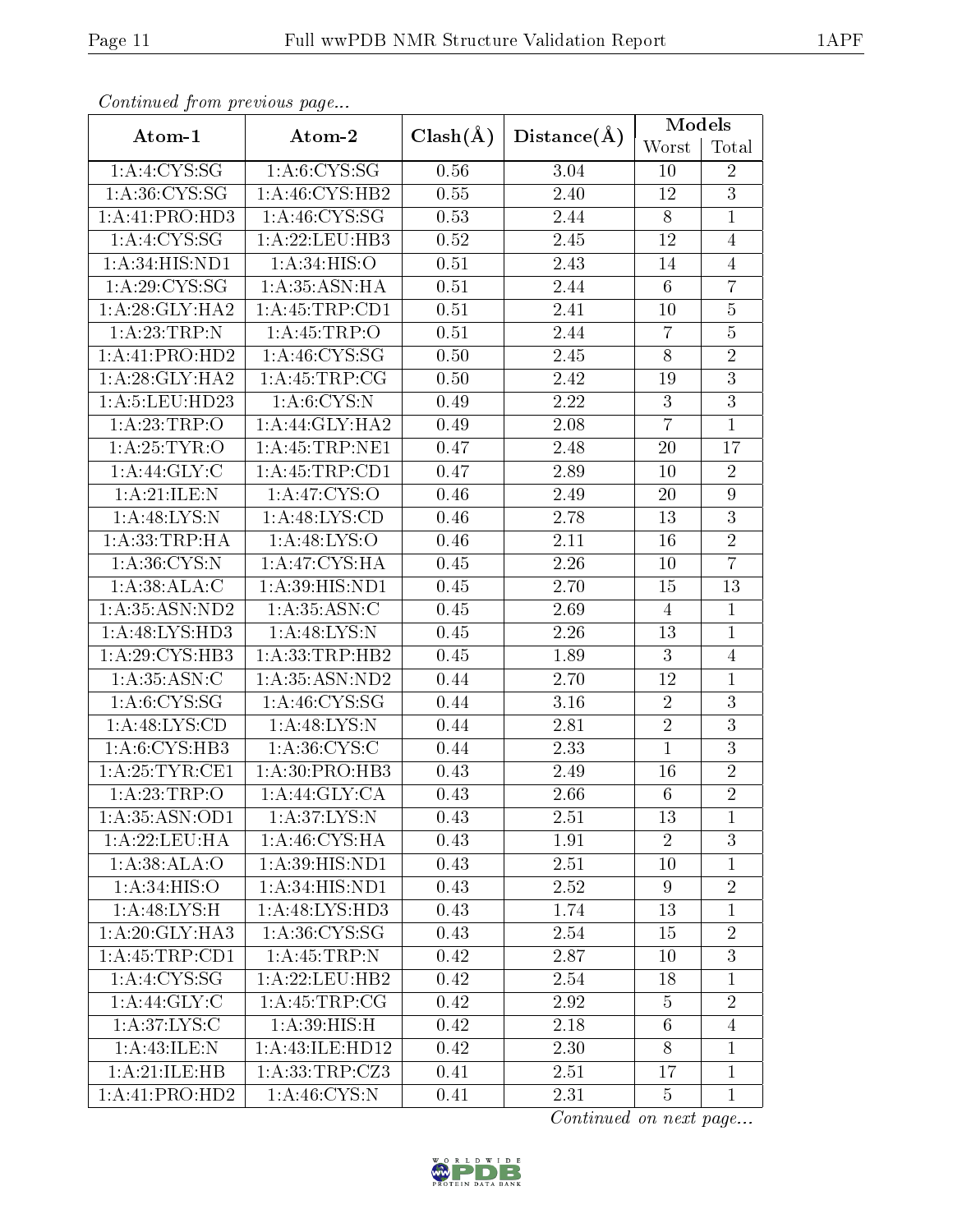| Atom-1           | Atom-2          | $Clash(\AA)$ |                          | Models |       |
|------------------|-----------------|--------------|--------------------------|--------|-------|
|                  |                 |              | $_+$ $\rm Distance(\AA)$ | Worst  | Total |
| 1: A: 4: CYS: SG | 1: A: 5: LEU: N | $0.40\,$     | 2.94                     |        |       |
| 1:A:28:GLY:O     | 1:A:45:TRP:CD1  | $0.40\,$     | 2.74                     | 16     |       |

Continued from previous page...

### 5.2 Torsion angles (i)

#### 5.2.1 Protein backbone  $(i)$

In the following table, the Percentiles column shows the percent Ramachandran outliers of the chain as a percentile score with respect to all PDB entries followed by that with respect to all NMR entries. The Analysed column shows the number of residues for which the backbone conformation was analysed and the total number of residues.

| Mol | Chain | Analysed       | Favoured                                  | Allowed   | Outliers  | Percentiles              |  |
|-----|-------|----------------|-------------------------------------------|-----------|-----------|--------------------------|--|
|     |       | $36/49$ (73\%) | $29\pm2(79\pm5\%)$ 6±2 (17±5%) 1±1 (4±2%) |           |           | $\vert 5 \vert \vert 33$ |  |
| All |       | 720/980 (73%)  | 570 (79%)                                 | 123 (17%) | $27(4\%)$ | 33                       |  |

All 5 unique Ramachandran outliers are listed below. They are sorted by the frequency of occurrence in the ensemble.

| $Mol$   Chain |    | $\mid$ $\text{Res}\mid\text{Type}\mid$ | Models (Total) |
|---------------|----|----------------------------------------|----------------|
|               | 35 | $\overline{\text{ASN}}$                | 20             |
|               | 31 | <b>SER</b>                             |                |
|               |    | $\rm{ASP}$                             |                |
|               | 43 | <b>ILE</b>                             |                |
|               | 38 |                                        |                |

#### 5.2.2 Protein sidechains  $(i)$

In the following table, the Percentiles column shows the percent sidechain outliers of the chain as a percentile score with respect to all PDB entries followed by that with respect to all NMR entries. The Analysed column shows the number of residues for which the sidechain conformation was analysed and the total number of residues.

| Mol | Chain | Analysed      | Rotameric                         | Outliers                     | Percentiles          |
|-----|-------|---------------|-----------------------------------|------------------------------|----------------------|
|     |       | $31/40$ (78%) | $'$ 27 $\pm$ 1 (88 $\pm$ 4 $\%$ ) | $\pm 4\pm 1$ (12 $\pm 4\%$ ) | 9 <sup>1</sup><br>52 |
|     |       | 620/800(78%)  | 548 (88%)                         | $72(12\%)$                   | 52<br>9              |

All 14 unique residues with a non-rotameric sidechain are listed below. They are sorted by the frequency of occurrence in the ensemble.

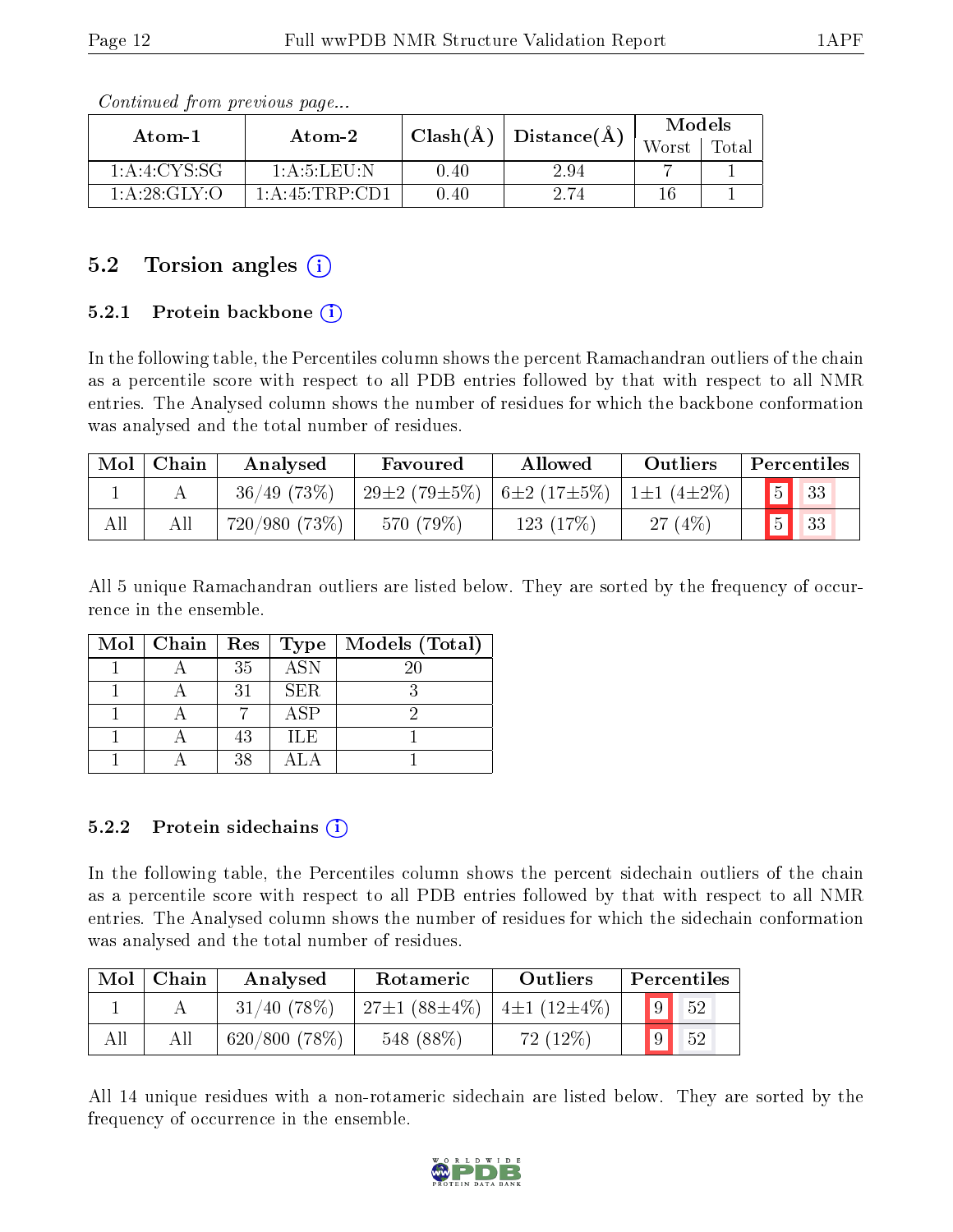| Mol            | Chain | Res            | <b>Type</b> | Models (Total) |
|----------------|-------|----------------|-------------|----------------|
| 1              | А     | 4              | <b>CYS</b>  | 16             |
| 1              | А     | 36             | <b>CYS</b>  | 16             |
| 1              | А     | 48             | <b>LYS</b>  | 14             |
| $\mathbf{1}$   | А     | 30             | PRO         | 11             |
| 1              | А     | 35             | <b>ASN</b>  | 3              |
| $\mathbf{1}$   | А     | 42             | <b>ASN</b>  | $\overline{2}$ |
| 1              | А     | 27             | <b>SER</b>  | $\overline{2}$ |
| $\mathbf{1}$   | А     | 25             | <b>TYR</b>  | $\overline{2}$ |
| 1              | А     | 22             | LEU         | $\mathbf 1$    |
| $\mathbf{1}$   | А     | $\overline{7}$ | <b>ASP</b>  | $\mathbf{1}$   |
| 1              | А     | 19             | SER         | 1              |
| $\mathbf{1}$   | А     | 41             | PRO         | $\overline{1}$ |
| $\mathbf 1$    | А     | 5              | LEU         | 1              |
| $\overline{1}$ | А     | 49             | <b>LYS</b>  | $\overline{1}$ |

#### 5.2.3 RNA [O](https://www.wwpdb.org/validation/2017/NMRValidationReportHelp#rna)i

There are no RNA molecules in this entry.

#### 5.3 Non-standard residues in protein, DNA, RNA chains (i)

There are no non-standard protein/DNA/RNA residues in this entry.

#### 5.4 Carbohydrates (i)

There are no carbohydrates in this entry.

#### 5.5 Ligand geometry  $(i)$

There are no ligands in this entry.

### 5.6 [O](https://www.wwpdb.org/validation/2017/NMRValidationReportHelp#nonstandard_residues_and_ligands)ther polymers  $(i)$

There are no such molecules in this entry.

### 5.7 Polymer linkage issues (i)

There are no chain breaks in this entry.